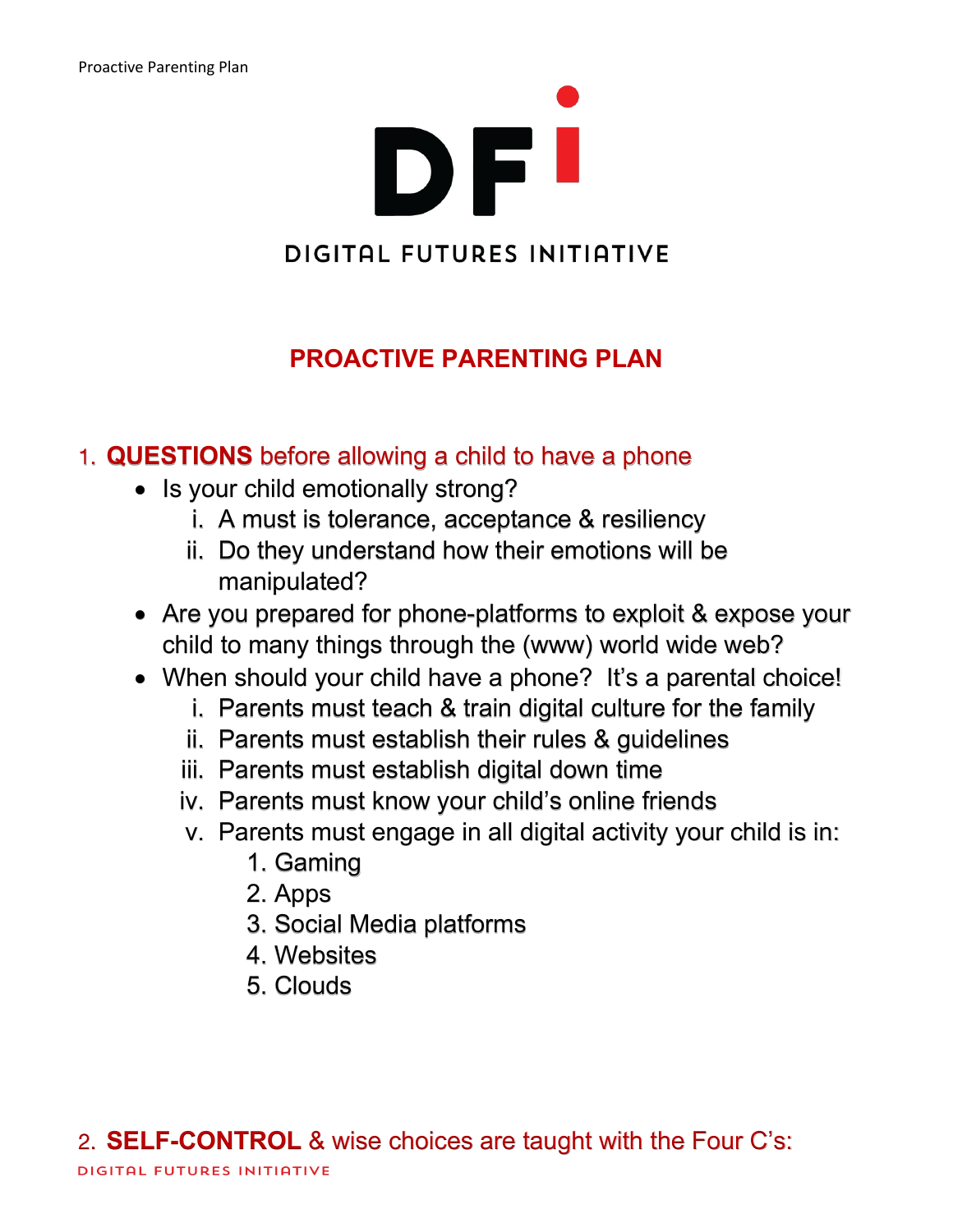- **Count** to 10 & take 3 deep breaths slow down
- **Consider** all options, results & consequences of making the choice
- **Careful** with moods & emotions that may influence the choice
- **Check** for advice & determine if it is true, false or unknown before choosing
- 3. **TIME** in life consumed by TV & Social Media is said to be 9 years:
	- o Platforms are built for addiction
	- o They consume your personal data
	- o They create 'adjacent relationships' with algorithms and artificial intelligence
		- Then your watching or viewing videos, pictures or an article about something you would have never thought to look at previously
		- **They are forming our behaviors & viewing patterns**
		- $\blacksquare$  As well you are now getting Advertisements the platforms goal is profit
	- o No platforms are **FREE –** (we) humans are the product
	- o We can control the **ATTENTION** we give to platforms
	- o **GET YOUR 9 YEARS BACK!**

## 4. **PRIORITIES** to parenting digital native children:

- Make mealtime family time well spent<sup>1</sup>
- Remove devices from bedrooms & automobiles
- Set digital time-outs daily to increase emotional intelligence
- Support schools teaching ownership & responsibility
- Parent 'being better not the same'
- Role model good digital behaviors take time-outs too

# 5. **CULTURE** of kindness in the home

• Empathy, emotional awareness & management are keys<sup>2</sup>